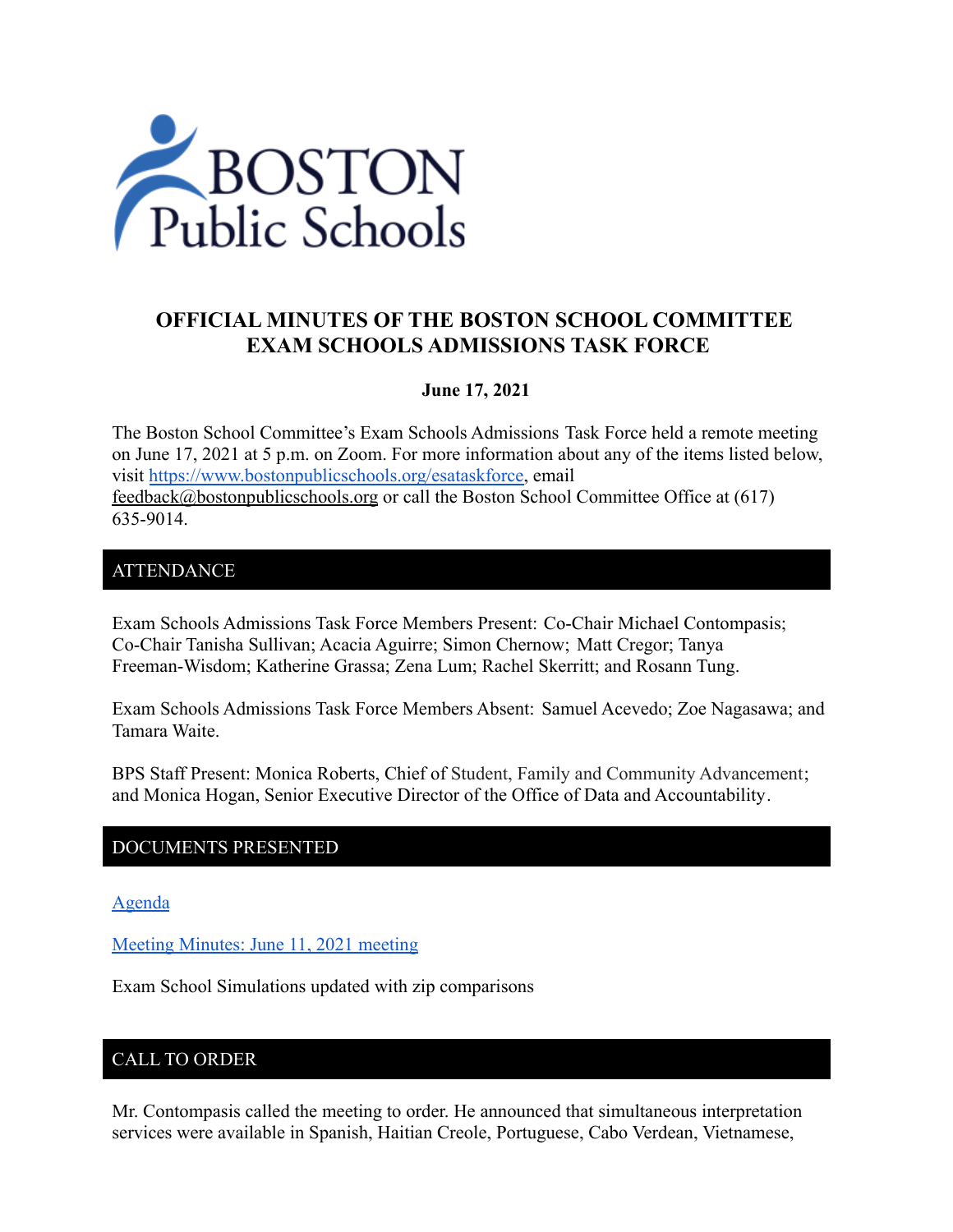### *June 17, 2021*

Cantonese, Mandarin, Arabic, and American Sign Language (ASL); the interpreters introduced themselves and gave instructions in their native language on how to access simultaneous interpretation by changing the Zoom channel.

Ms. Parvex called the roll. Mr. Acevedo, Ms. Nagasawa, and Ms. Waite were absent. Ms. Aguirre, Mr. Chernow, and Mr. Cregor arrived after roll call.

# DISCUSSION

Ms. Hogan presented an outstanding data request. She showed a spreadsheet that reflected how the tiers would impact neighborhood diversity, for both 20% citywide, 80% straight rank by tier, as well as 100% straight rank by tier. What has been added are two additional tabs that look at the difference between the simulation results and different historical data.

Ms. Sullivan opened up the conversation about an assessment for the 2022-23 admissions school year, acknowledging that the city would still be impacted by Covid-19.

Ms. Grassa gave an overview on when the tests were given in a normal year. She said the MAP test was given in the fall and in the spring and potentially in the winter. She said the Massachusetts Comprehensive Assessment System test (MCAS) was given in the spring of both 5th and 6th grade. Ms. Skerritt added to the timeline that families received notifications regarding exam schools in March and any delay in results would also impact the results for other schools in the district. She also said they should be aware that the MCAS scores they would be looking at would be those of the students in the 5th grade.

Ms. Skerritt asked about the growth measure and how it aligns to an indication of grade readiness. She argued that if only growth was assessed, students could still show growth and be below grade level. Ms. Sullivan said that NWEA indicated that as MAP growth was aligned with the MCAS, NWEA would be able to work with the district to identify what the threshold would be for determining that a student was performing at grade level.

Mr. Contompasis said he was not comfortable with using growth as a factor and that they needed to take non-Boston Public School (BPS) students into consideration.

The members talked about the possibility of using as a criteria 5th grade MCAS proficient or better, or math and ELA grades B or better. Mr. Contompasis thought this could be problematic, as BPS students would have two ways of eligibility compared to non-BPS students.

Mr. Contompasis suggested that all students would have to take the MAP test for purposes of determining grade level readiness. and then use the Grade Point Average (GPA) as the mechanism by which students would be chosen. He also suggested that if a student had above a 3.0 GPA and tested badly, they could still have an opportunity to enter the pool of applicants.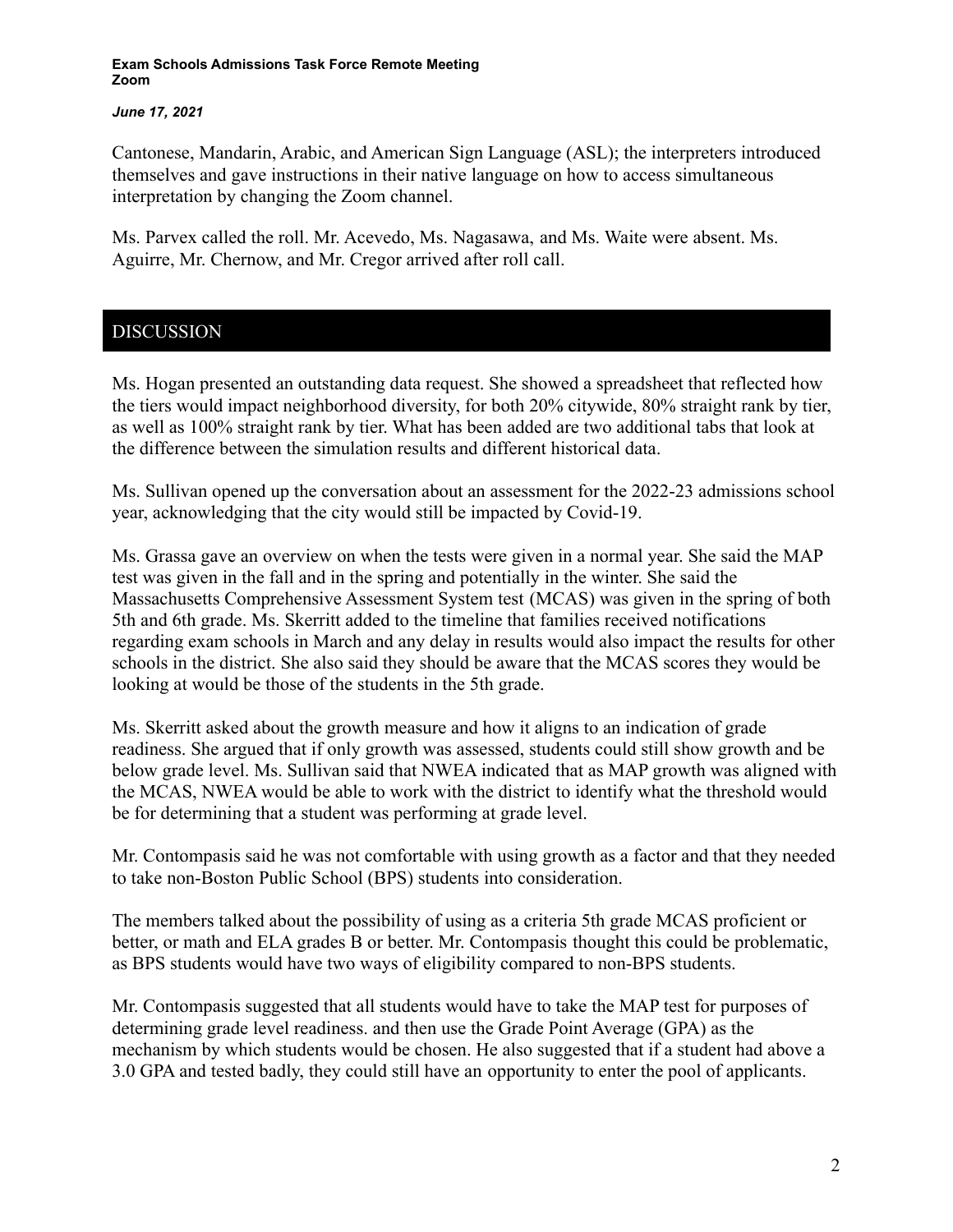### *June 17, 2021*

Ms. Sullivan said one of the experts that talked to the Task Force mentioned using an assessment as a tool to verify or validate a student's GPA. She also said it was clear from the school leaders that they were concerned about the students' readiness and being at grade level.

Ms. Lum suggested having a 5th grade MAP threshold, or a GPA that meets grade grade level achievement to get into the applicant pool and then use the students' 6th grade MAP test, and their GPA equally weighted, in order to determine who from the applicant pool receives invitations.

Dr. Freeman-Wisdom recommended using an assessment to verify grade level readiness, and then apply the GPA. She said she thought that every student should have to take an assessment, so that the grades were verified. She also would use GPA as a straight ranking.

Dr. Tung referred back to a public comment speaker and said English Language Learners (ELL) should be accepted at exam schools as research shows that when language learners become proficient in English, they do as well or better than native English speakers on a range of indicators. She also said this was the reason she didn't believe in the use of an assessment as that excluded English learners and students with disabilities. Mr. Chernow agreed with Dr. Tung on the district not being inclusive to the ELL students or special education students.

Ms. Skerritt added that this was also a concern when talking about an essay and other subjective indicators, as they all favored wealthy applicants. She said just because a student's language was developing, it did not mean that those students were not at grade level, and the same for special education students. Ms. Grassa said they could offer the test in multiple languages, and also have a spoken alternative for students to choose from.

Ms. Sullivan said she could accept the suggestion of using the assessment as the threshold to get into the pool and using the GPA as ranking to determine the order in which a student would have the opportunity for seat selection.

The members talked about the support to English Learner students, and students with Individualized Educational Plans (IEP) and accomodations at the three exam schools.

Ms. Sullivan asked the members what they thought about using the MAP growth assessment as a qualifier for the pool; the district would need to work with NWEA to determine what the threshold should be to reflect students being at grade level or above. Mr. Cregor said he was comfortable with this plan.

After some discussion between some of the members, they arrived at the possibility of having students use MCAS or MAP to qualify for the pool. For the non-BPS students, they could sit for two MAP growth offerings. Ms. Aguirre said she was open to having the MAP growth test and having it more than once. She did caution on the timing of the year on when to give the test.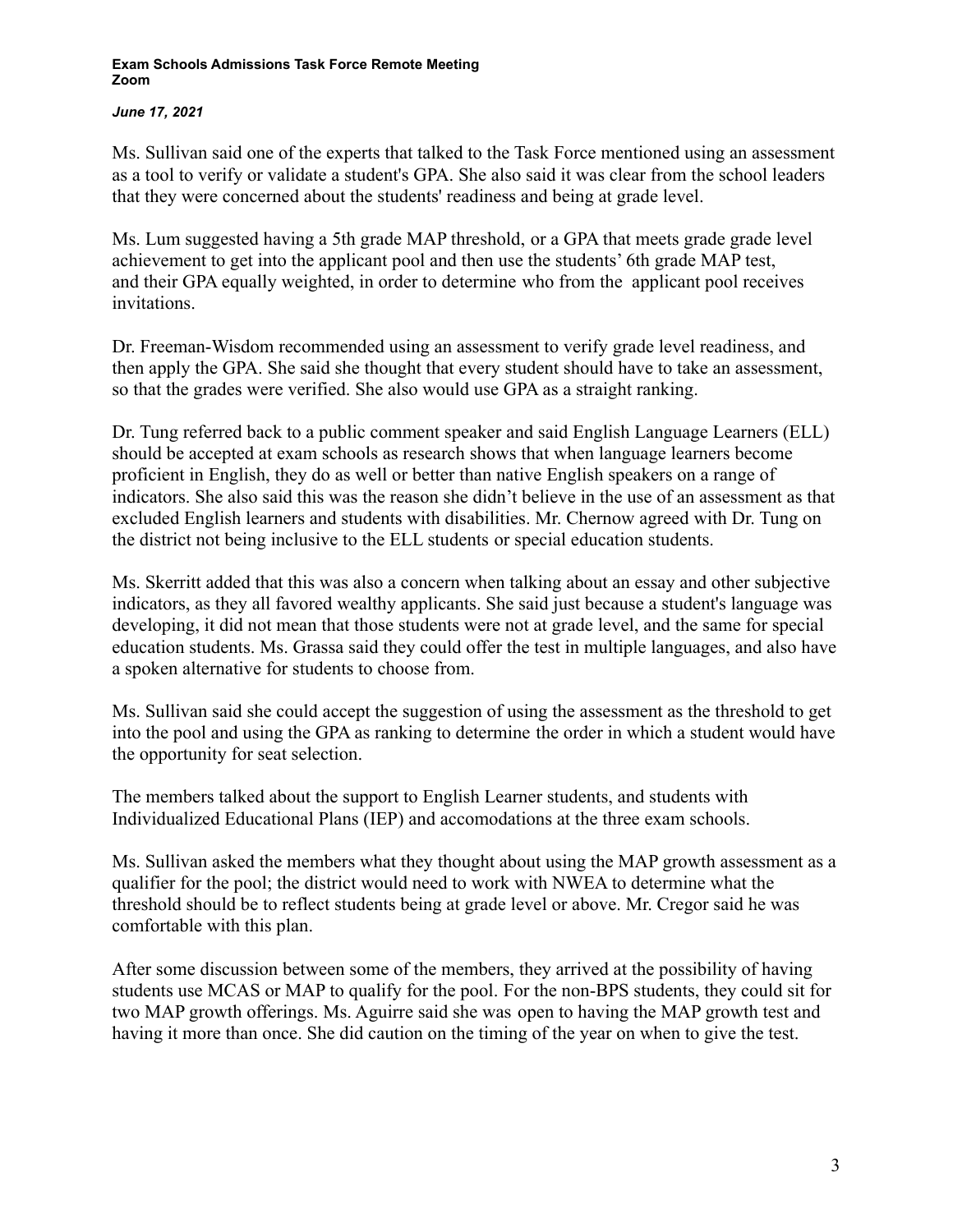### *June 17, 2021*

Mr. Contompasis wondered if they were talking about multiple assessments or multiple tries at the same assessment, and asked how to ensure that non-BPS students have the same options. Ms. Grassa said they would have to have two Saturday administrations for those students.

The members discussed at length about how many MAP tests a student could take, at what time and at what point during the year and grade. They also discussed if students could qualify for the MAP even if they didn't qualify for the pool from their MCAS 5th grade scores.

Ms. Sullivan suggested looking at MAP of spring of 5th grade or MAP of fall of 6th grade which would give the students two opportunities to demonstrate grade level performance, even if they only needed one.

Mr. Chernow said that he didn't see the need to see anything else if the students' grades were 3.0 or better. He also thought that if students were taking the MCAS, it seemed counterintuitive to make them take another test.

Ms. Grassa explained that she supported using grades and assessment, as it gives an opportunity for students who maybe haven't found their niche in the classroom, but are at grade level or the students that might not be the best test takers but are at grade level. She added that it was a way to find a balance.

Dr. Tung said one of the options could be a test, another GPA, another short answers with a rubric, and the fourth option could be a capstone.

Mr. Contompasis said how important it was to keep the process simple and transparent. He also reminded the members of the former working group that they had looked at the 4th grade MCAS results for meets and exceeds level and the results weren't good. He proposed that all students sit for the MAP test in November, as a threshold test. If a student had a bad day on the MAP test and had a GPA of 3.5 or better with an educator's validation of the fact that this is a student that shows tremendous promise, they could get into the applicant pool. He added that another alternative was Ms. Nagasawa's suggestion of a portfolio opportunity.

Ms. Aguirre said she agreed with Dr. Tung that there should be multiple ways for students to show what they could do. She expressed concern with capstone and portfolios, as that would give more opportunities to more privileged students with more access.

Ms. Sullivan asked the members if there was consensus to use MAP as a threshold assessment for getting into the pool, and giving the students the opportunity to take the test two times in the 6th grade.

Ms. Skerritt said she disagreed that there would be no pressure on educators to be the validator, as that would put the decision making in the hands of a few teachers, which were the same people who allocated the grades.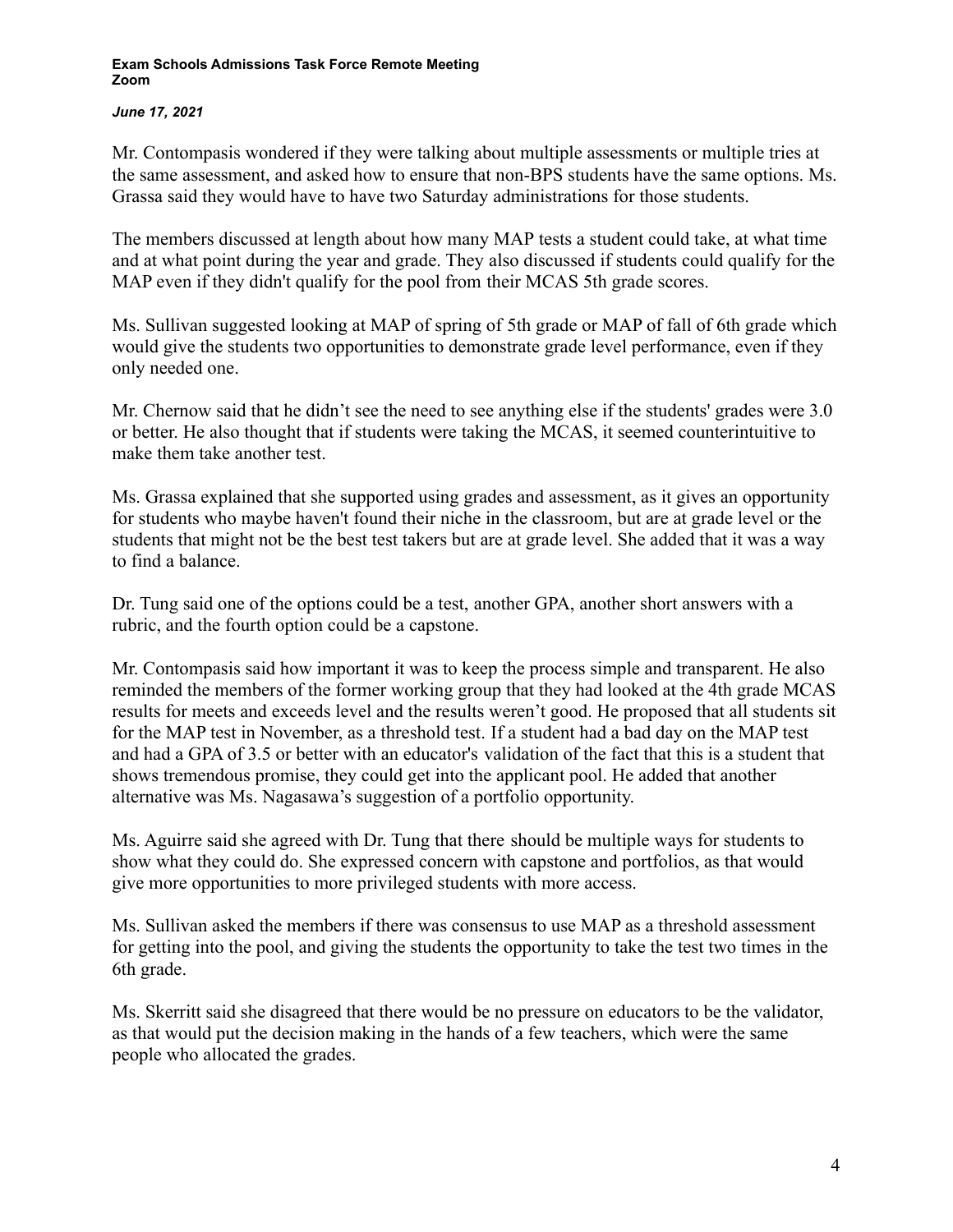### *June 17, 2021*

Dr. Tung said she didn't agree with Mr. Contompasis' suggestion and she believed the qualifier to the pool should be either MCAS, MAP, or GPA.

Ms. Skerritt said she supported the proposal of the first opportunity for a test to be the 5th grade MCAS, as all BPS and other non-BPS students took it anyways. She thought there was a precedent for the MCAS after this year. This would be used as a threshold. Then the students would have multiple fall and winter opportunities of MAP. She also thought that there should be opportunities for students with high grades that might have narrowly missed the threshold.

Mr. Cregor said he was open to those options. He said there could be an opportunity for students not attending BPS to take a MAP in the spring of 5th grade.

Ms. Sullivan asked the members if they could agree on the following criterias: the assessment would be used as a qualifier to get into the pool, this could be either through their 5th grade MCAS, or 6th grade MAP score in the fall. Dr. Tung and Mr. Chernow said they didn't agree with that option.

Ms. Sullivan said that she was hoping to reach a consensus but if they didn't, they would have to vote. The members discussed the possibility of adding a new meeting to the schedule to make their final decisions about the recommendation.

## GENERAL PUBLIC COMMENT

- Stephanie Shapiro Berkson, South End resident, Eliot and Boston Latin School (BLS) parent, testified in support of the work of the Task Force.
- Steve Yang, West Roxbury resident, parent, testified questioning the qualifications of the Task Force members.
- Peter Piazza, Somerville resident, Massachusetts Consortium for Innovative Education Assessment, testified in favor of the use of a lottery in exam school admissions.

## CLOSING COMMENTS

Dr. Tung responded to the comments of Mr. Yang. She summarized her extensive professional background in education focused on equity and justice. She also said that she refused to be part of the narrative authored by white supremacy which pits historically marginalized groups against each other so that white people can stay on top.

# ADJOURN

At approximately 8:30 p.m., the Committee voted unanimously, by roll call, to adjourn the meeting.